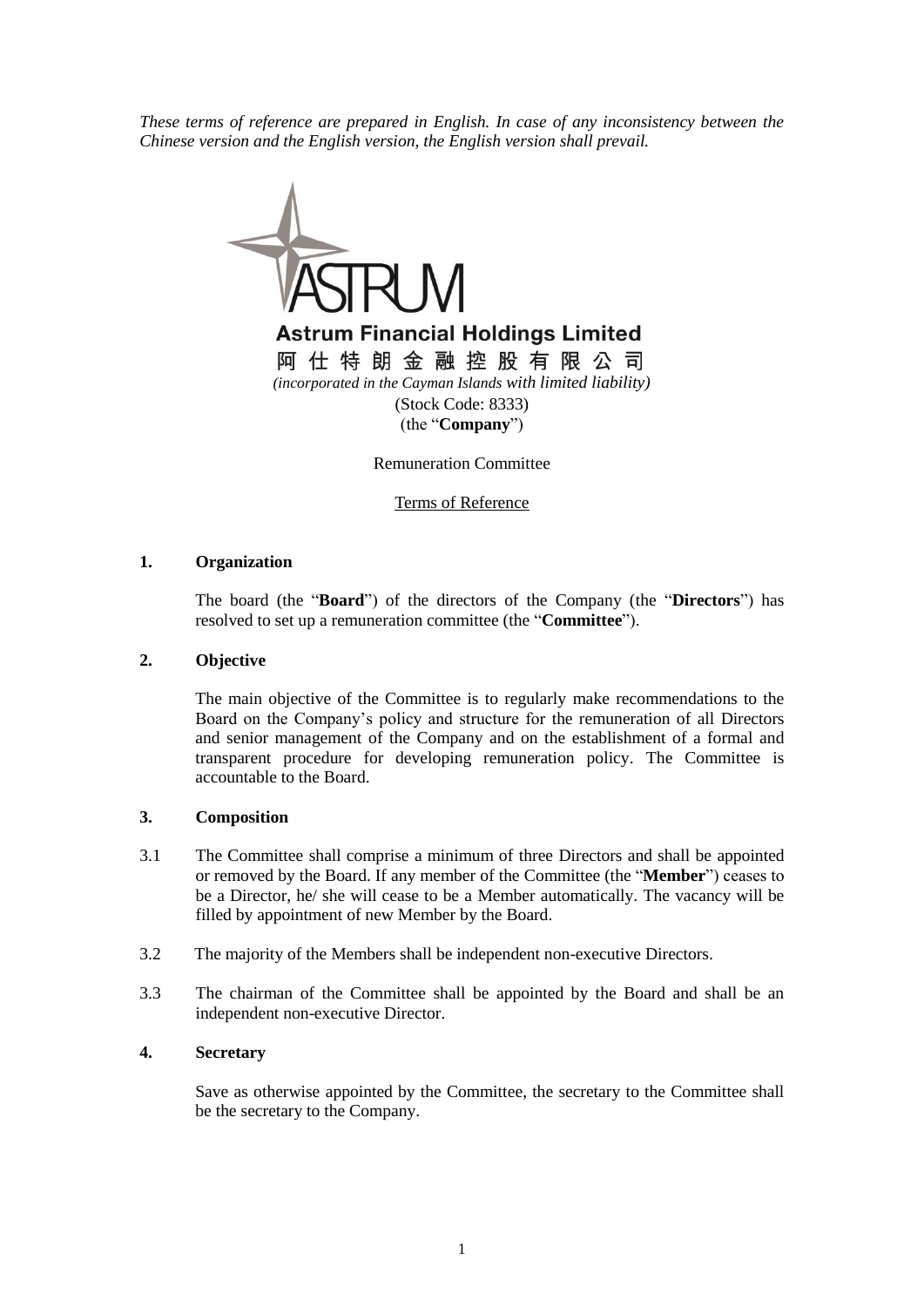# **5**. **Duties**

The duties of the Committee shall include:

- 5.1 to consult the chairman of the Board and/or chief executive about their remuneration proposals for other executive Directors. The Committee should have access to independent professional advice if necessary;
- 5.2 to make recommendations to the Board on the Company's policy and structure for remuneration of Directors and senior management of the Company and on the establishment of a formal and transparent procedure for developing remuneration policy;
- 5.3 to review and approve the management's remuneration proposals with reference to the Board's corporate goals and objectives;
- 5.4 to make recommendations to the Board on the remuneration packages of individual executive Directors and senior management by reference to, among other things, market level of remuneration and compensation paid by comparable companies, the respective responsibilities, experience, workload and time commitment of the Directors and senior management and the performance of the Group. This should include benefits in kind, pension rights and compensation payments, including any compensation payable for loss or termination of their office or appointment;
- 5.5 to make recommendations to the Board on the remuneration of non-executive Directors:
- 5.6 to consider salaries paid by comparable companies, time commitment and responsibilities and employment conditions elsewhere in the Company and its subsidiaries;
- 5.7 to review and approve compensation payable to executive Directors and senior management for any loss or termination of office or appointment to ensure that it is consistent with contractual terms and is otherwise fair and not excessive;
- 5.8 to review and approve compensation arrangements relating to dismissal or removal of Directors for misconduct to ensure that they are consistent with contractual terms and are otherwise reasonable and appropriate;
- 5.9 to ensure that no Director or any of his/her associates is involved in deciding his/her own remuneration;
- 5.10 to do any such things to enable the Committee to discharge its powers and functions conferred on it by the Board; and
- 5.11 to conform any requirement, direction and regulation that may from time to time be prescribed by the Board, or contained in the article of association of the Company or imposed by applicable rules and regulations.